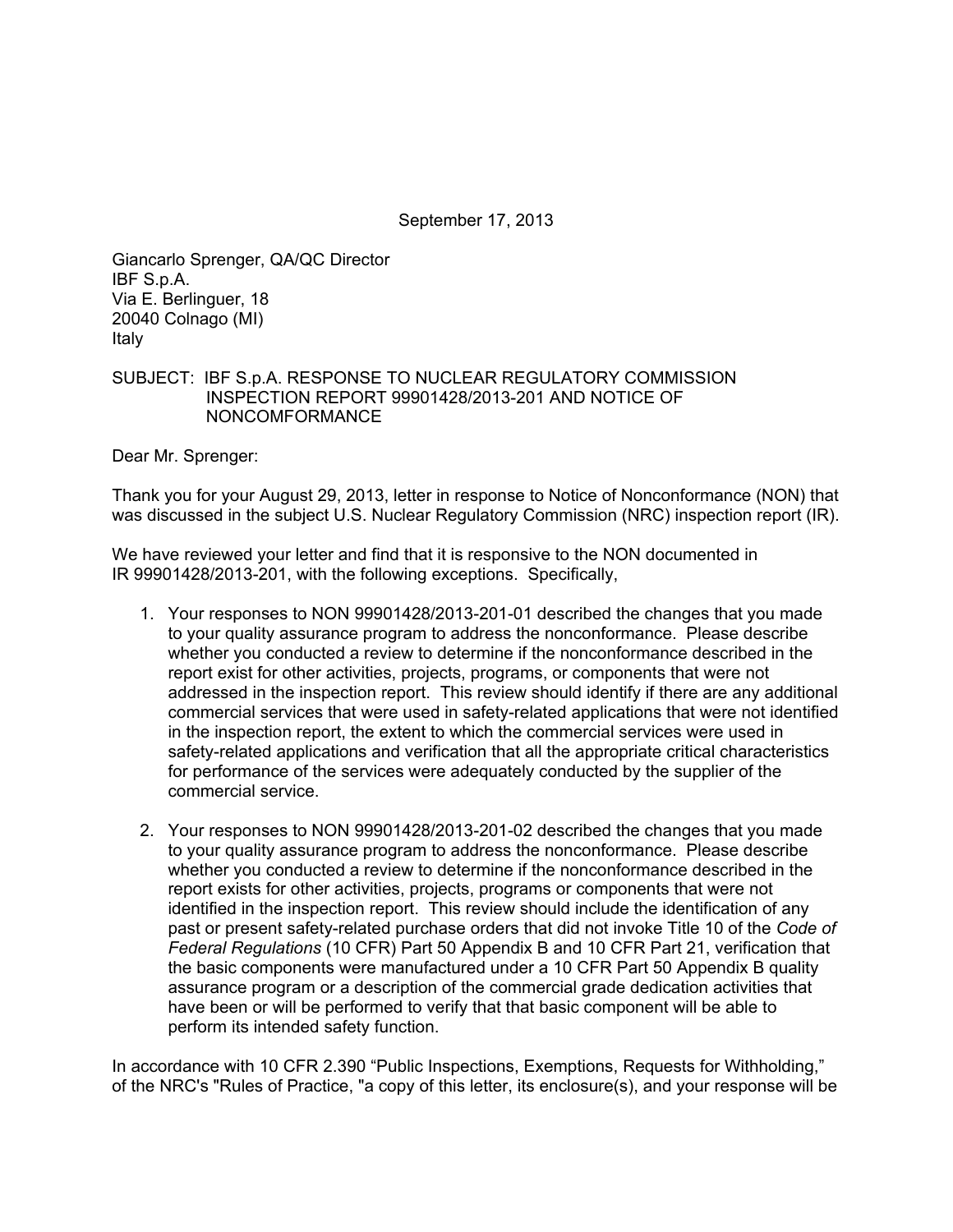## G. Sprenger - 2 -

made available electronically for public inspection in the NRC Public Document Room or from the NRC's Agencywide Documents Access and Management System, accessible from the NRC Web site at http://www.nrc.gov/reading-rm/adams.html. To the extent possible, your response should not include any personal privacy, proprietary, or safeguards information so that it can be made available to the Public without redaction. If personal privacy or proprietary information is necessary to provide an acceptable response, then please provide a bracketed copy of your response that identifies the information that should be protected and a redacted copy of your response that deletes such information. If you request that such material is withheld from public disclosure, you must specifically identify the portions of your response that you seek to have withheld and provide in detail the bases for your claim (e.g., explain why the disclosure of information will create an unwarranted invasion of personal privacy or provide the information required by 10 CFR 2.390(b) to support a request for withholding confidential commercial or financial information). If safeguards information is necessary to provide an acceptable response, please provide the level of protection described in 10 CFR 73.21 "Protection of Safeguards Information: Performance Requirements."

Please contact Ms. Samantha Crane at 301-415-6380 or via electronic mail at Samantha.crane@nrc.gov, if you have any questions or need assistance regarding this matter.

Sincerely,

## */RA/*

Edward H. Roach, Chief Mechanical Vendor Branch Division of Construction Inspection and Operational Programs Office of New Reactors

Docket No.: 99901428